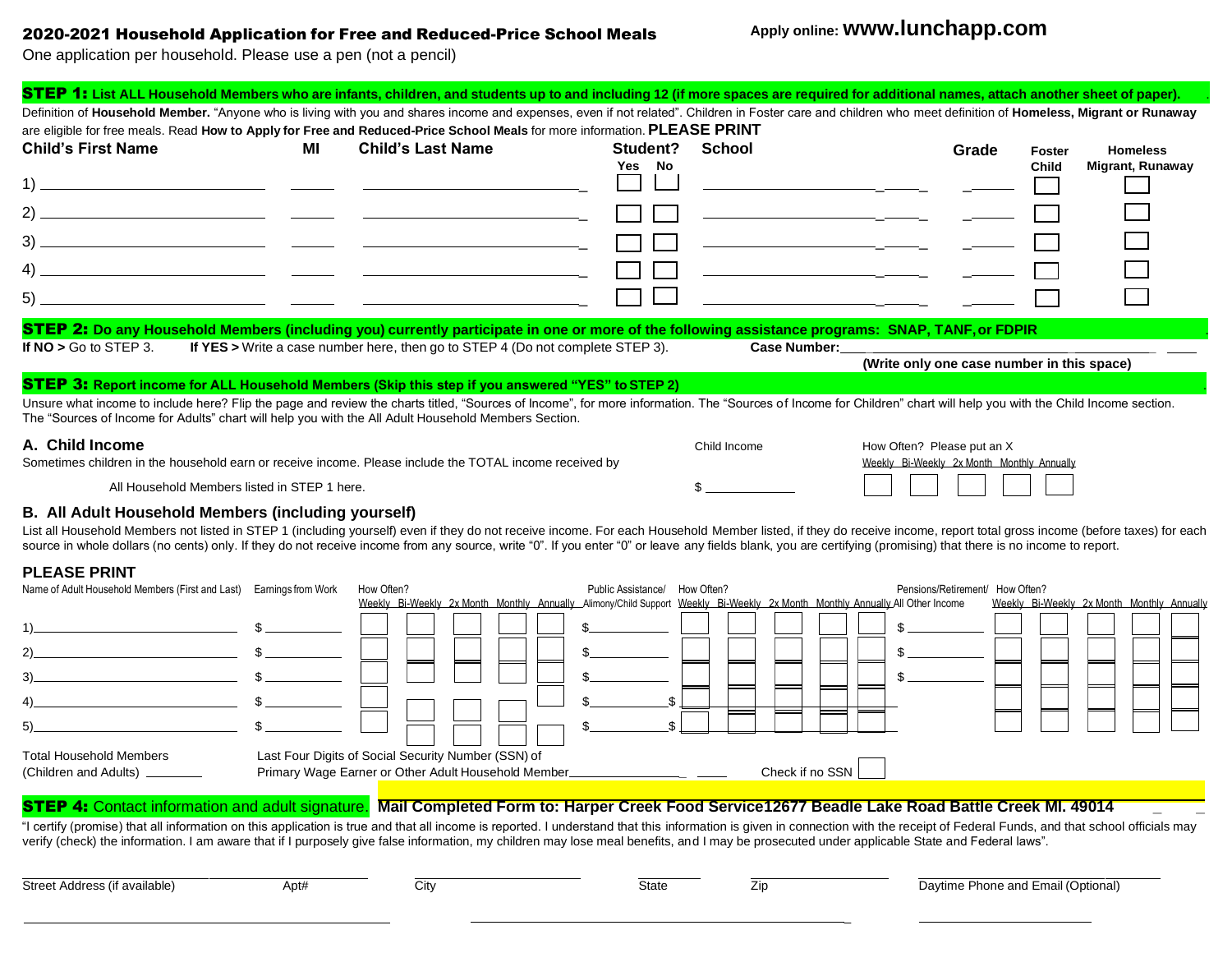Printed Name of Adult Signing Form **System Structure of Adult** Signature of Adult Today's Date Today's Date